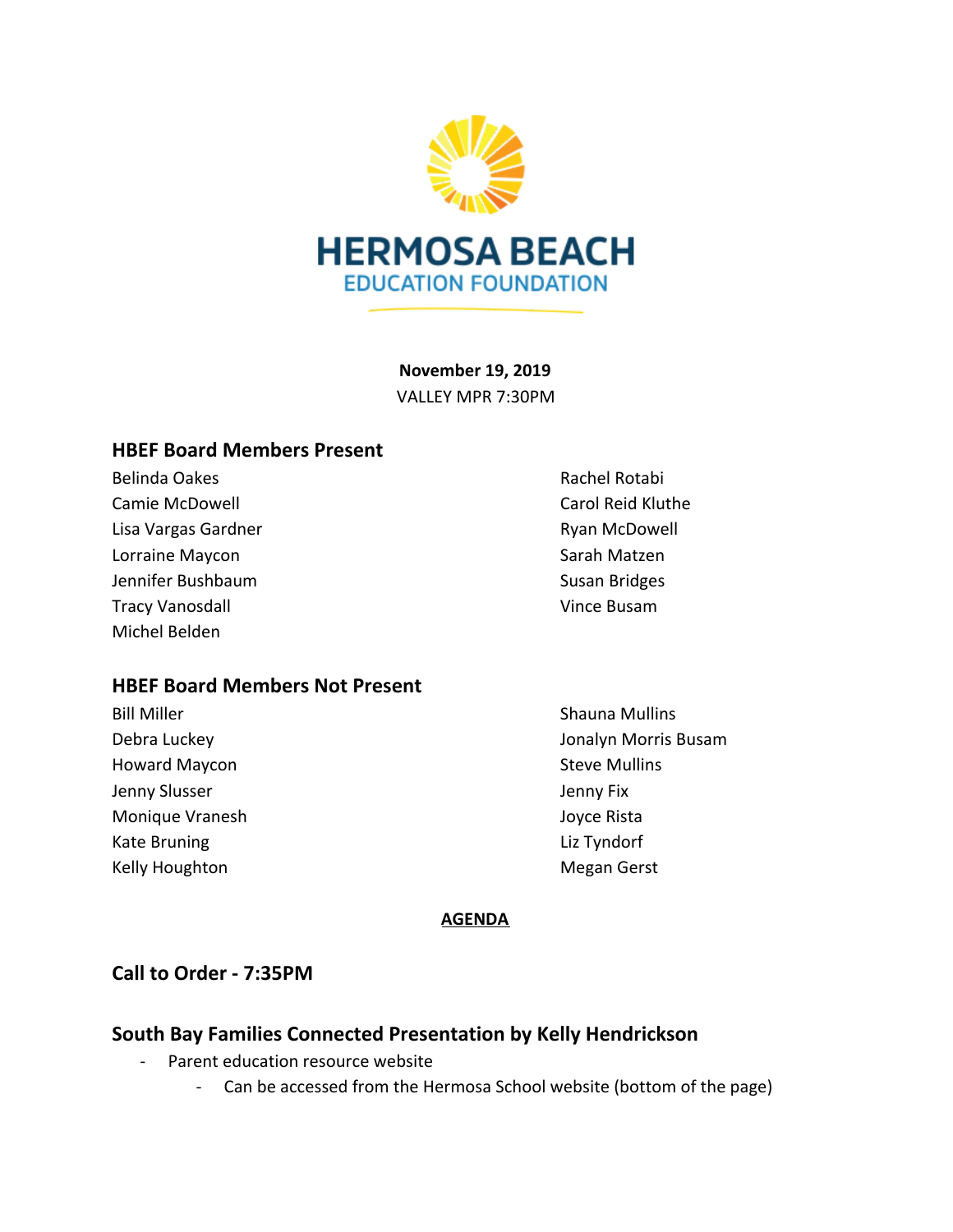### **HBEF Reports**

- Approval of September 17, 2019 Minutes
	- Motion to approve minutes by Jennifer Buschbaum
	- Second by Belinda Oakes
	- Approved via voice vote, no opposing votes

### **HBEF Executive Board Reports**

President Carol Reid Kluthe

- Skechers Walk Update
	- 1479 registered walkers vs 1420 last year
	- Final number will be determined around the first week of December
	- Donation allocation will be determined in late Feb / early March
- Ryan McDowell was voted into the Endowment/CIO role by the Executive Board
- Hearts of Hermosa is Saturday March 21
	- first planning meeting was held today
	-

Operations Kelly Houghton

- Not in attendance

-

### Secretary Tracy Vanosdall

Resigning secretary and matching roles in December due to family relocation

Annual Giving Camie McDowell & Kate Bruning

- Giving Week Dec 2-6 starting planning now
	- Working on matching donor
	- Big push Giving Tuesday
- Grandparents Club sending letters now, still open if you want to submit
- Investigating online platform for social media sharing for future fundraising

- Sponsorships Sarah Matzen & Megan Gerst
	- Held first team meeting to kick off 2020 campaign
	- Hearts of Hermosa Kick Off

### Treasurer Belinda Oakes

- Revenue slightly behind specifically due to timing on the matching

Endowment Ryan McDowell

- Balance approx \$2.6M
- Endowment gains are almost \$350K YTD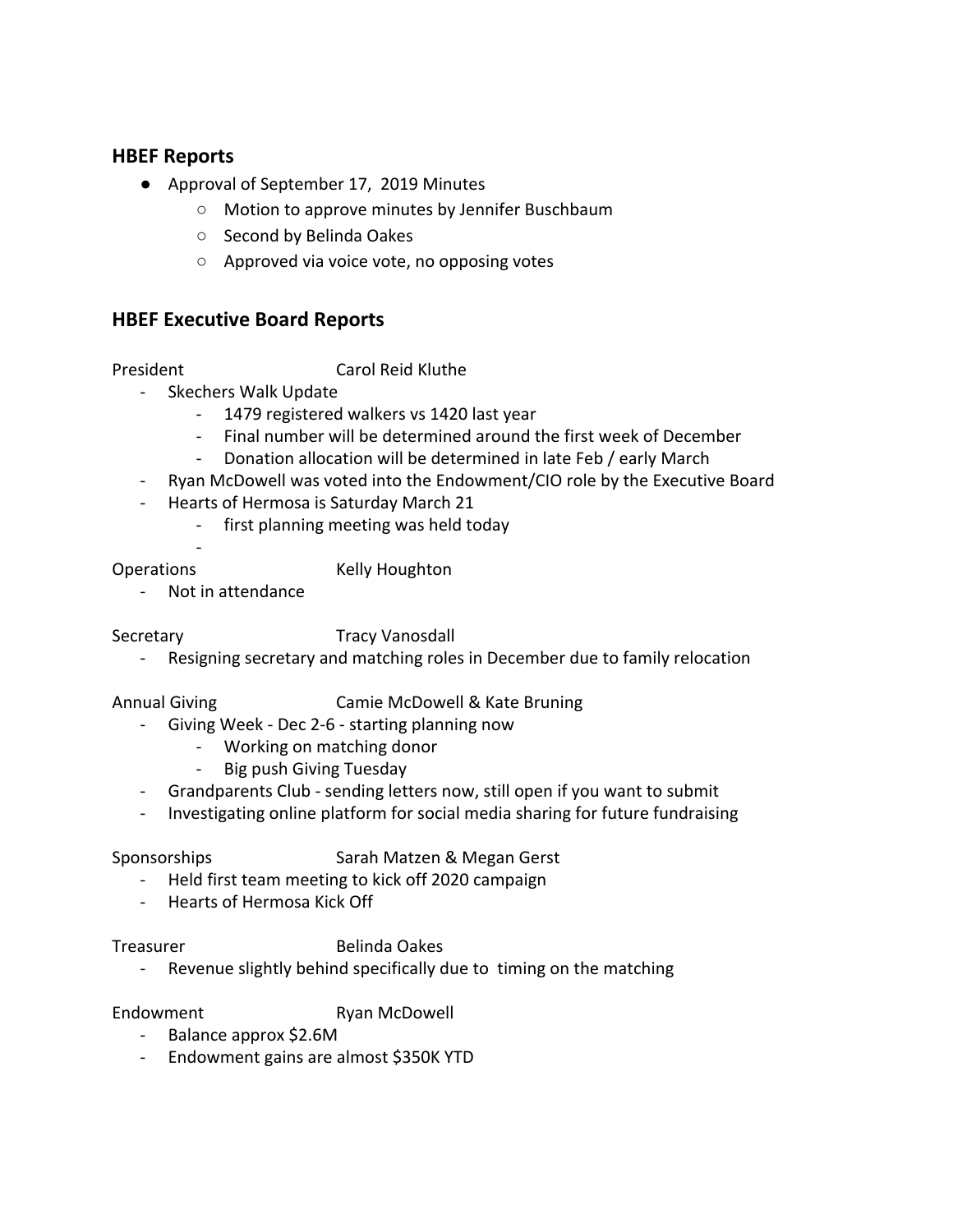Communications Jonalyn Morris Busam

- Not in attendance

Marketing Jennifer Buschbaum

Nothing to report

# **HBEF General Board Reports**

Real Estate Initiative Rachel Rotabi

- Discussed HBEF Home Heroes Program
	- Targeting 35 local professionals in 2020
	- Goal of \$75K once fully launched in 2020/2021 fiscal year

Matching Tracy Vanosdall

- Explanation of timing difference in matching funding due to donations migrating from Spring to Fall Campaign
	- Less funds collected in Summer 2019 as most matching donations were received in Fall/Winter and earlier Spring 2019
	- Also donors are paying more quickly so most matching funds were collected prior to fiscal cutoff at June 30.
- Next step to reach out to potential donors

# **HBEF Board Action**

Not applicable this meeting

# **HBEF Completed Activities**

Thank you to everyone who volunteered to help with Fall Annual Giving Campaign, Skechers Walk and Fall Cocktail Party!!

# **HBEF Upcoming Events**

Santa Photos - November 24 & December 1 Moms Night Out - January 29, 2020 Hearts of Hermosa - Saturday March 21, 2020

# **HVPTO Reports**

- Halloween carnival up \$3K compared to prior year (approx \$44K)
- Approving misc grants and \$7K for Chromebooks for TK/Kinder
- Grade level teacher grants available through January, remaining open to all through March
- South Bay Families Connected membership shared costs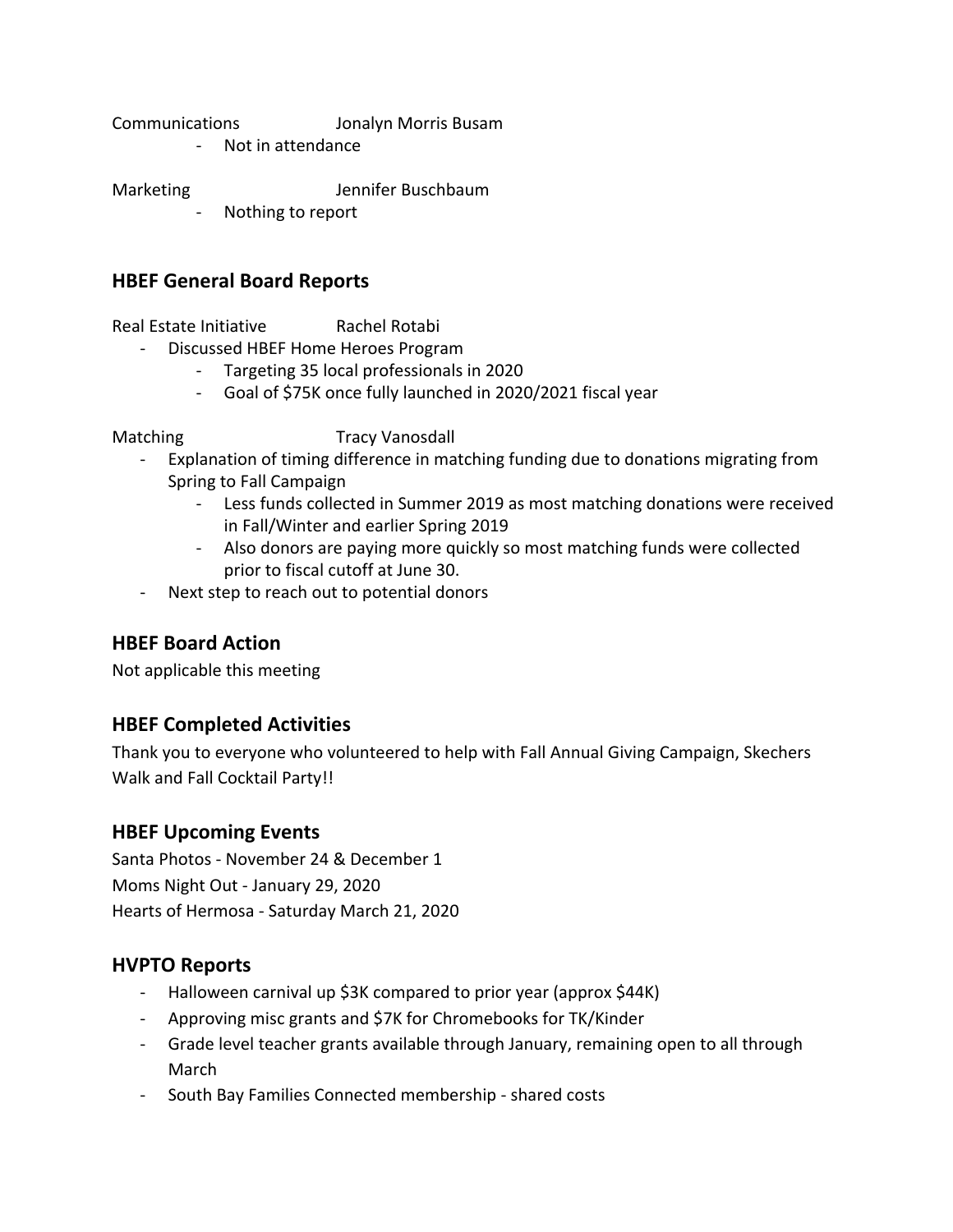- Pancake Breakfast in September down slightly from prior year
- Operation Gratitude 1500 pounds of candy vs 1200 prior year 600 letters!!
- Read Across America speakers needed
- Volunteer Mixer and New Parent Social next year do New Parent first then mixer
- CPK Yumraiser \$250
	- Need additional suggestions
- Family photo everyone should have received, good feedback on digital process
- Halloween Carnival Friday October 30
- Valley Book Fair moving to a winter event
	- Whole day where teachers can shop and make their wishlists
	- E-wallet for kids to spend money at bookfair
- View online donation for teachers/classes, also looking for business sponsors
- Spiritwear pop up shops at flag ceremonies
- Son Fun at Mulligans moving to a February date

# **Other Reports**

Superintendent – Pat Escalante

- Principal Rockwell Maternity Leave Principal Gluck January April
- Margot Parker will be View Interim Principal
- Demo complete at North School
	- December 3 community meeting on traffic calming
	- Bell schedule is being approved

Director of Administrative Services - Kim Taylor

- \$3000 South Bay Families Connected
	- in kind donation \$1500,
	- HBEF, District and HVPTO pay \$500 each

View and Valley Principals – Sylvia Gluck and Amy Rockwell

Discussion of Threat on Valley Campus on Friday

View and Valley Teacher Representatives - Murtha, Heath

5th grade and 8th grade updates

School Board Representative – Jennifer Cole

- Revisiting Measure S and the pool of money left after the North School Rebuild for View, Valley and District Office
- \$15,000 donation Taste of the Beach from Kiwanis Club
- Northrop telescope students are able to visit it